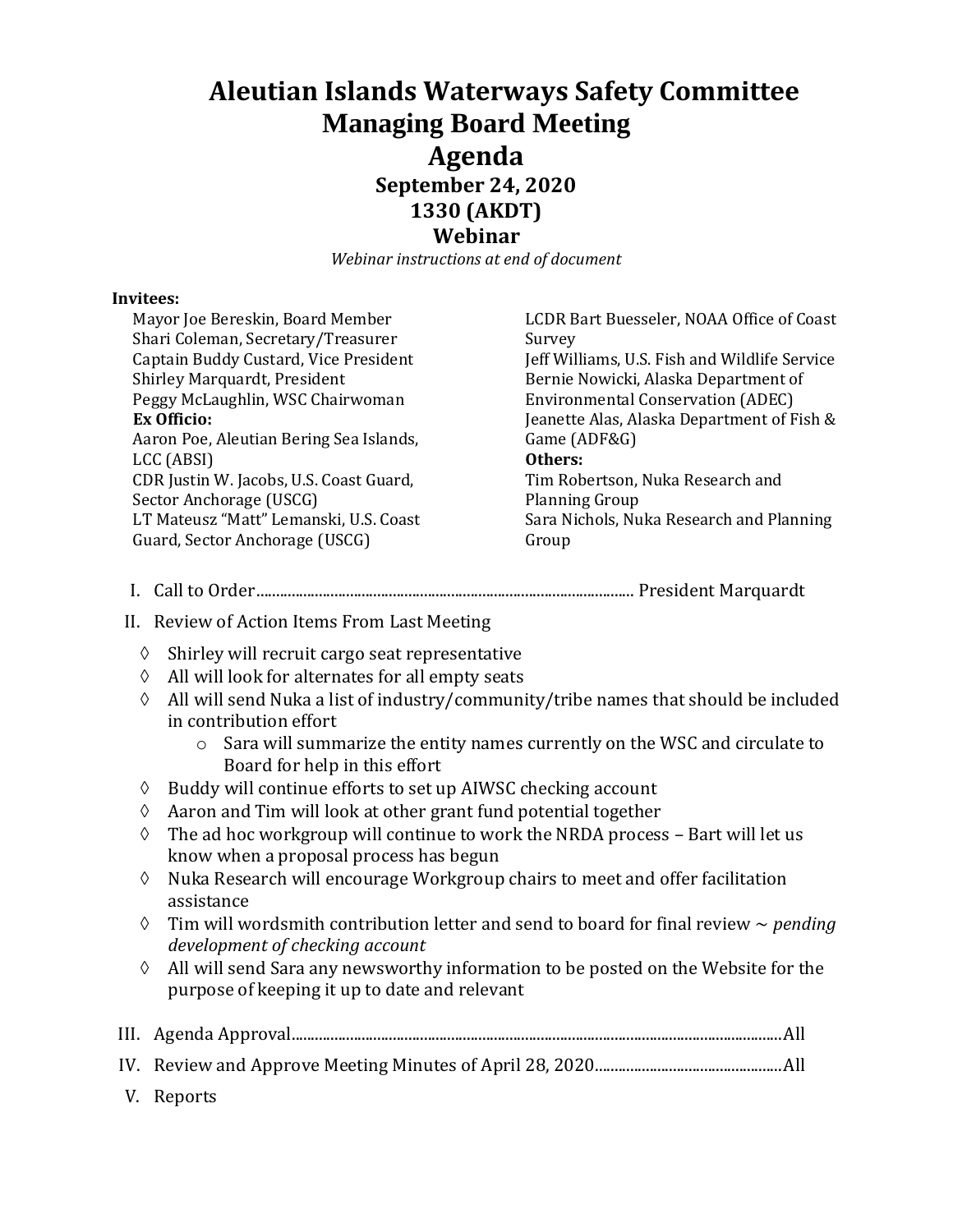|     | a.                        | Secretary/Treasurer Report Shari Coleman/Tim Robertson    |  |
|-----|---------------------------|-----------------------------------------------------------|--|
|     | b.                        |                                                           |  |
|     | $\mathsf{C}$ .            | Ex Officio Member Reports                                 |  |
|     |                           | i.                                                        |  |
|     |                           | ii.                                                       |  |
|     |                           | iii.                                                      |  |
|     |                           | iv.                                                       |  |
|     |                           | V.                                                        |  |
|     |                           | vi.                                                       |  |
|     |                           |                                                           |  |
|     |                           |                                                           |  |
|     | a.                        |                                                           |  |
|     |                           | At Large, Primary - Melissa Good resignation<br>i.        |  |
|     |                           |                                                           |  |
|     | VII. Old Business         |                                                           |  |
|     | a.                        | WSC Spring Meeting Agenda, program and date<br>b. Funding |  |
|     | <b>VIII.</b> New Business |                                                           |  |
|     |                           |                                                           |  |
| X.  |                           |                                                           |  |
| XI. |                           |                                                           |  |
|     | XII. Adjourn              |                                                           |  |

## **Webinar Instructions**

Join Zoom Meeting:

**[https://us02web.zoom.us/j/81525458394?pwd=aVkxZlZ4REJlSjhDODNtUU1OOHIvdz09](https://www.google.com/url?q=https://us02web.zoom.us/j/81525458394?pwd%3DaVkxZlZ4REJlSjhDODNtUU1OOHIvdz09&sa=D&source=calendar&ust=1601144310995000&usg=AOvVaw34XOf-COhDNrSYeIlD9L7H)**

Or Dial in: +1 253 215 8782 Meeting ID: 815 2545 8394 Password: 502208

Meeting Materials:

- 1. April 28, 2020 draft minutes
- 2. Current AIWSC Roster
- 3. Melissa Good Resignation letter
- 4. Melissa Good Thank you letter
- 5. Draft WSC Agenda